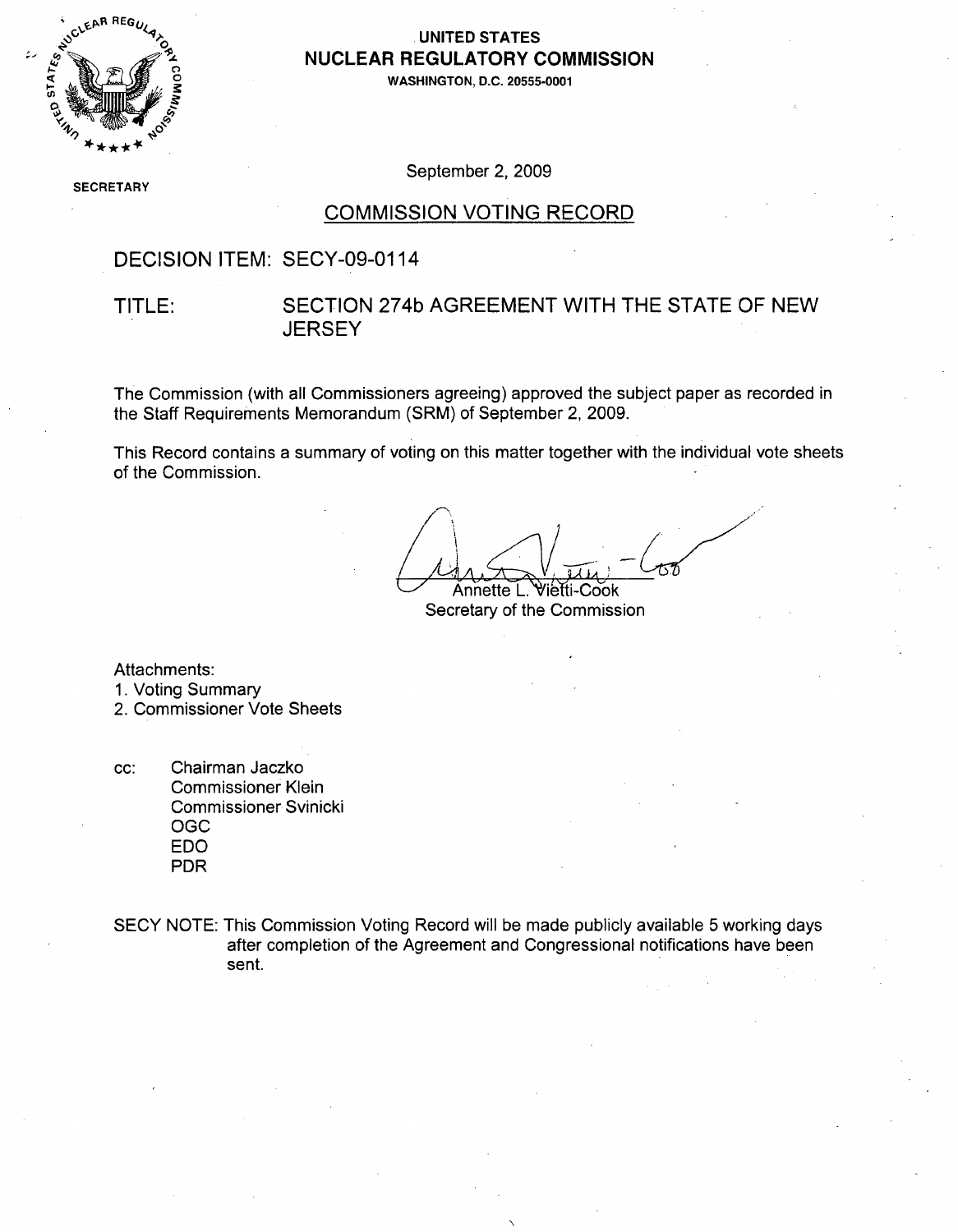### VOTING SUMMARY - SECY-09-0114

 $\prec$ 

### RECORDED VOTES

|                       | <b>NOT</b><br>APRVD DISAPRVD ABSTAIN PARTICIP COMMENTS | DATE    |
|-----------------------|--------------------------------------------------------|---------|
| CHRM. JACZKO          |                                                        | 8/28/09 |
| <b>COMR. KLEIN</b>    |                                                        | 9/2/09  |
| <b>COMR. SVINICKI</b> |                                                        | 8/28/09 |

## COMMENT RESOLUTION

In their vote sheets, all Commissioners approved the staffs recommendation as reflected in the SRM issued on September 2, 2009.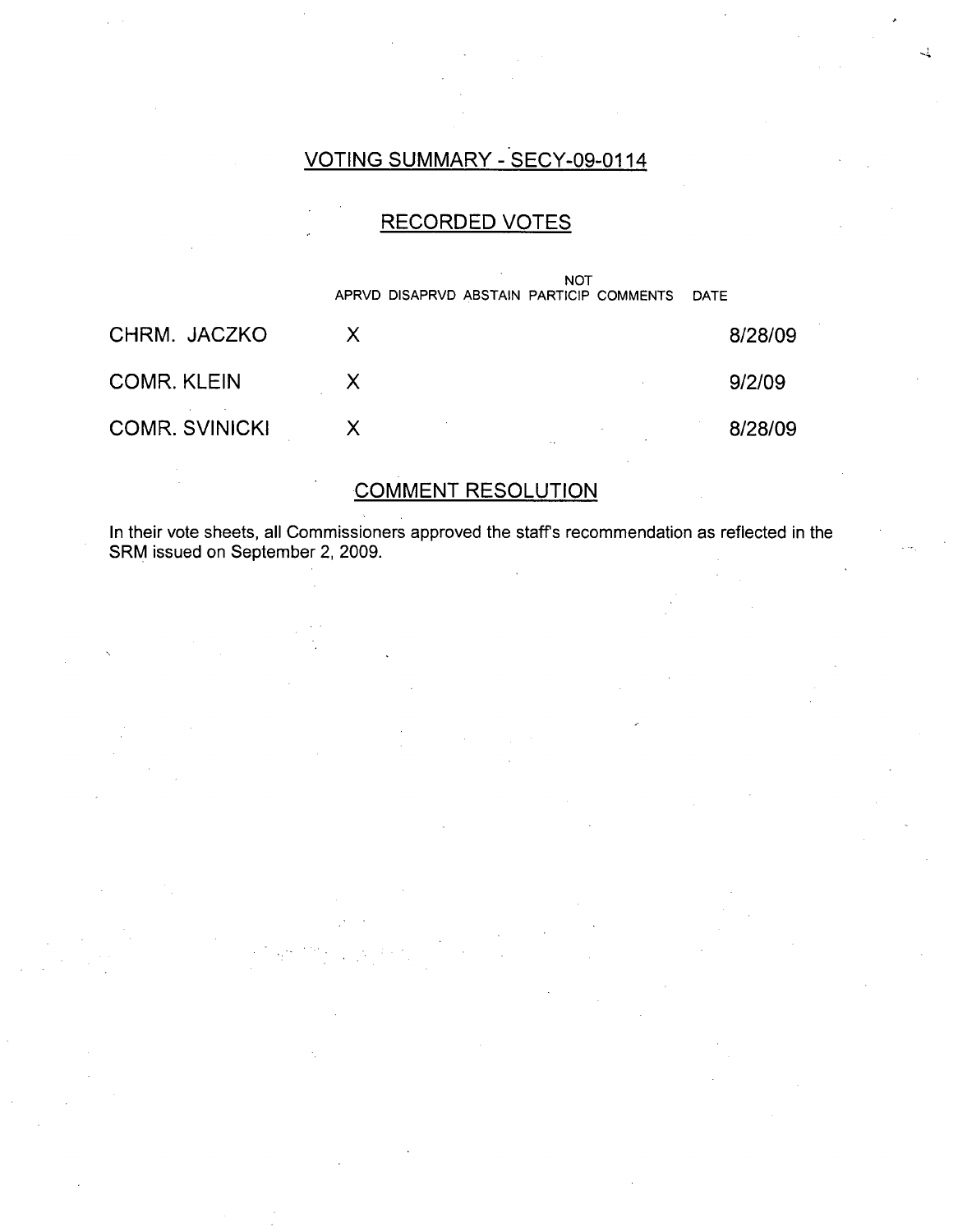# **NOTATION VOTE**

# RESPONSE SHEET

| TO:               | <b>Annette Vietti-Cook, Secretary</b>                                 |
|-------------------|-----------------------------------------------------------------------|
| <b>FROM:</b>      | <b>GREGORY B. JACZKO</b>                                              |
| <b>SUBJECT:</b>   | SECY-09-0114 - SECTION 274b AGREEMENT WITH<br>THE STATE OF NEW JERSEY |
| Approved x        | Disapproved ______ Abstain ____                                       |
| Not Participating |                                                                       |
| <b>COMMENTS:</b>  | <b>Below Attached None x</b>                                          |

SIGNATURE"

**DATE** 

Entered on "STARS" Yes x No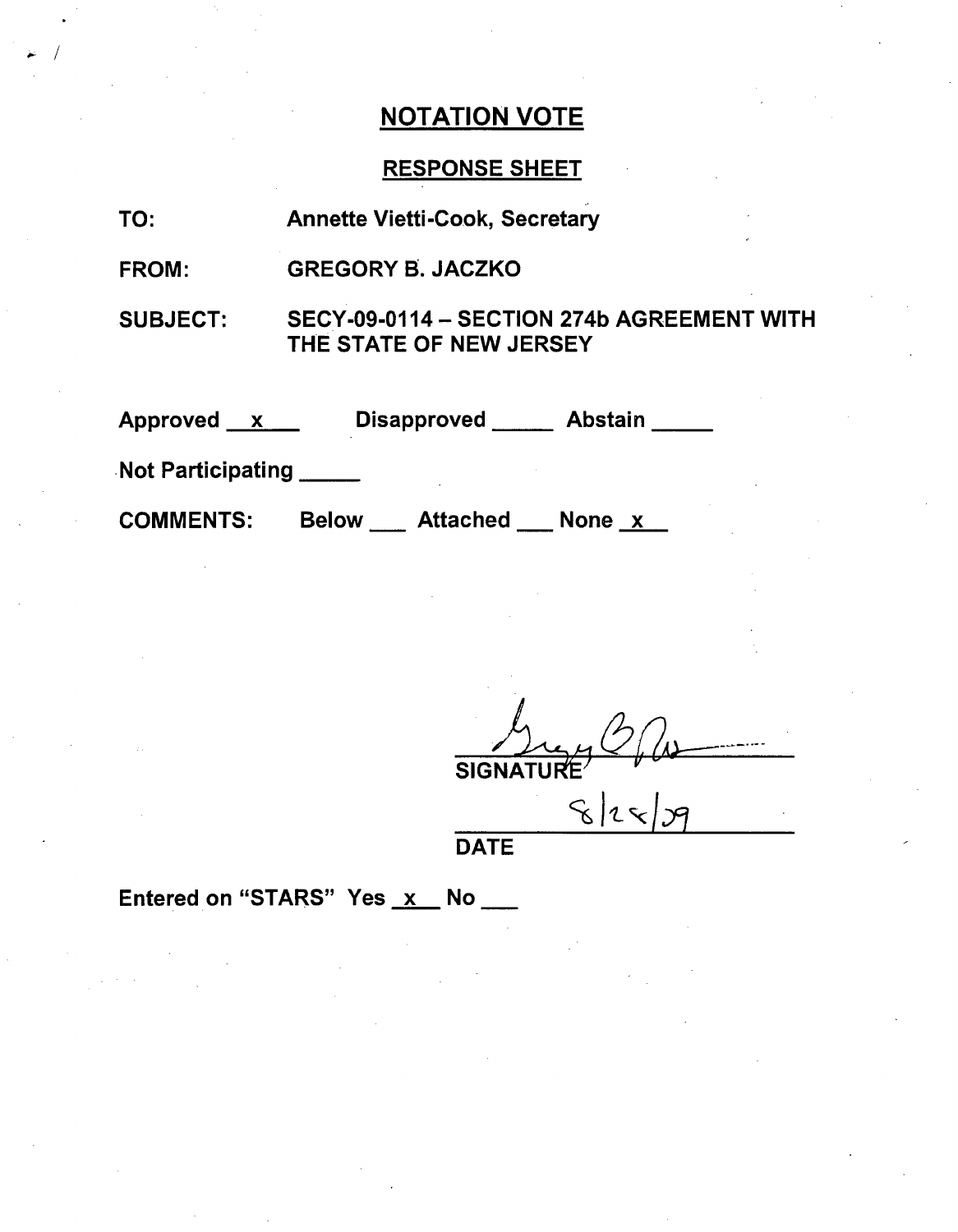## NOTATION VOTE

### RESPONSE SHEET

| TO: |  | <b>Annette Vietti-Cook, Secretary</b> |  |
|-----|--|---------------------------------------|--|
|-----|--|---------------------------------------|--|

FROM: Commissioner Klein

SUBJECT: SECY-09-0114 - SECTION 274b AGREEMENT WITH THE STATE OF NEW JERSEY

Approved <u>X D</u>isapproved Abstain

Not Participating

COMMENTS: Below \_\_\_ Attached \_\_\_ None \_X

**SIGNATURE** 

**DATE** 

|  | /2009 |  |  |
|--|-------|--|--|
|  |       |  |  |

Entered on "STARS" Yes √ No